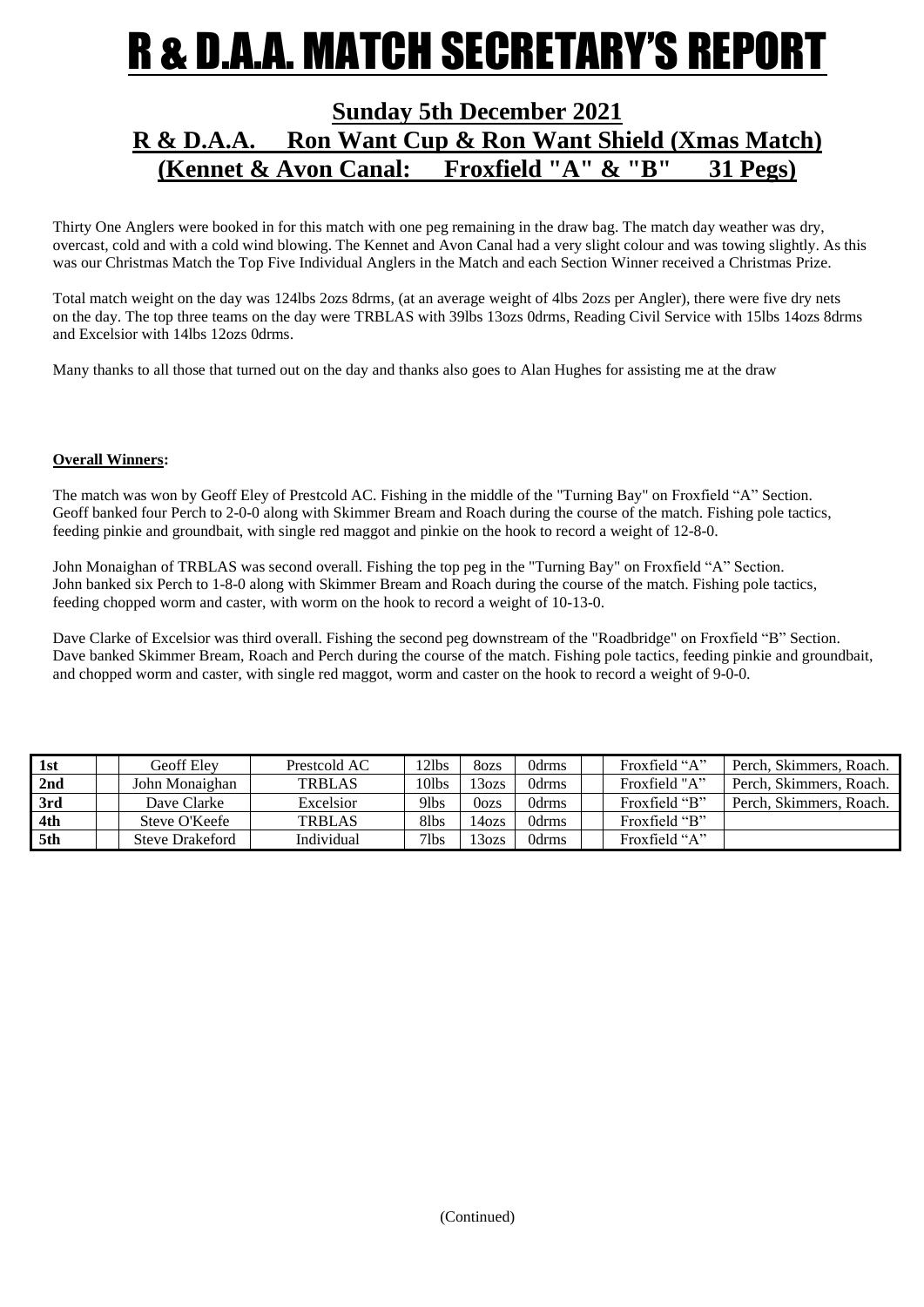# R & D.A.A. MATCH SECRETARY'S REPORT (Cont)

#### **Section Winners:**

| "A" Section | Froxfield "A"              |  | Rob Stephens | Yotac/21 Club | 6lbs             | 5ozs             | 0drms |
|-------------|----------------------------|--|--------------|---------------|------------------|------------------|-------|
|             | (Wides and                 |  |              |               |                  |                  |       |
|             | Top of Short Pound)        |  |              |               |                  |                  |       |
| "B" Section | Froxfield "A"              |  | Geoff Elev   | Prestcold     | 12lbs            | 8ozs             | 0drms |
|             | (Bottom of Short Pound and |  |              |               |                  |                  |       |
|             | Turning Bay)               |  |              |               |                  |                  |       |
| "C" Section | Froxfield "B"              |  | Dave Clarke  | Excelsior     | 9 <sub>lbs</sub> | 0 <sub>ozs</sub> | 0drms |
|             | (Road Bridge to            |  |              |               |                  |                  |       |
|             | Broken Bridge)             |  |              |               |                  |                  |       |

#### **Total Section Weights:**

| "A" Section | Froxfield "A"              | $24$ lbs | $7\alpha$ | 0drms |
|-------------|----------------------------|----------|-----------|-------|
|             | (Wides and                 |          |           |       |
|             | Top of Short Pound)        |          |           |       |
| "B" Section | Froxfield "A"              | 63lbs    | 13ozs     | 8drms |
|             | (Bottom of Short Pound and |          |           |       |
|             | Turning Bay)               |          |           |       |
| "C" Section | Froxfield "B"              | $35$ lbs | 14ozs     | 0drms |
|             | (Road Bridge to            |          |           |       |
|             | Broken Bridge)             |          |           |       |

#### **Specimen Fish Recorded:**

| <b>None</b> |  |  |  |  |  |
|-------------|--|--|--|--|--|
|             |  |  |  |  |  |

### **CLUB CHAMPIONSHIP**

| <b>TRBLAS</b>                | 98 |    |  |
|------------------------------|----|----|--|
| Courage                      | 38 | 13 |  |
| <b>Reading Civil Service</b> | 29 | 6  |  |
| <b>Reading Fishing Club</b>  | 28 |    |  |
| Excelsior                    | 26 | 10 |  |
| Y.O.T.A.C./21 Club           | 24 |    |  |
| Prestcold AC                 | 18 | 14 |  |
| <b>Tring Anglers</b>         | 11 |    |  |
| King Heron AC                | 3  | 15 |  |
| Pangbourne & Whitchurch      |    | 12 |  |